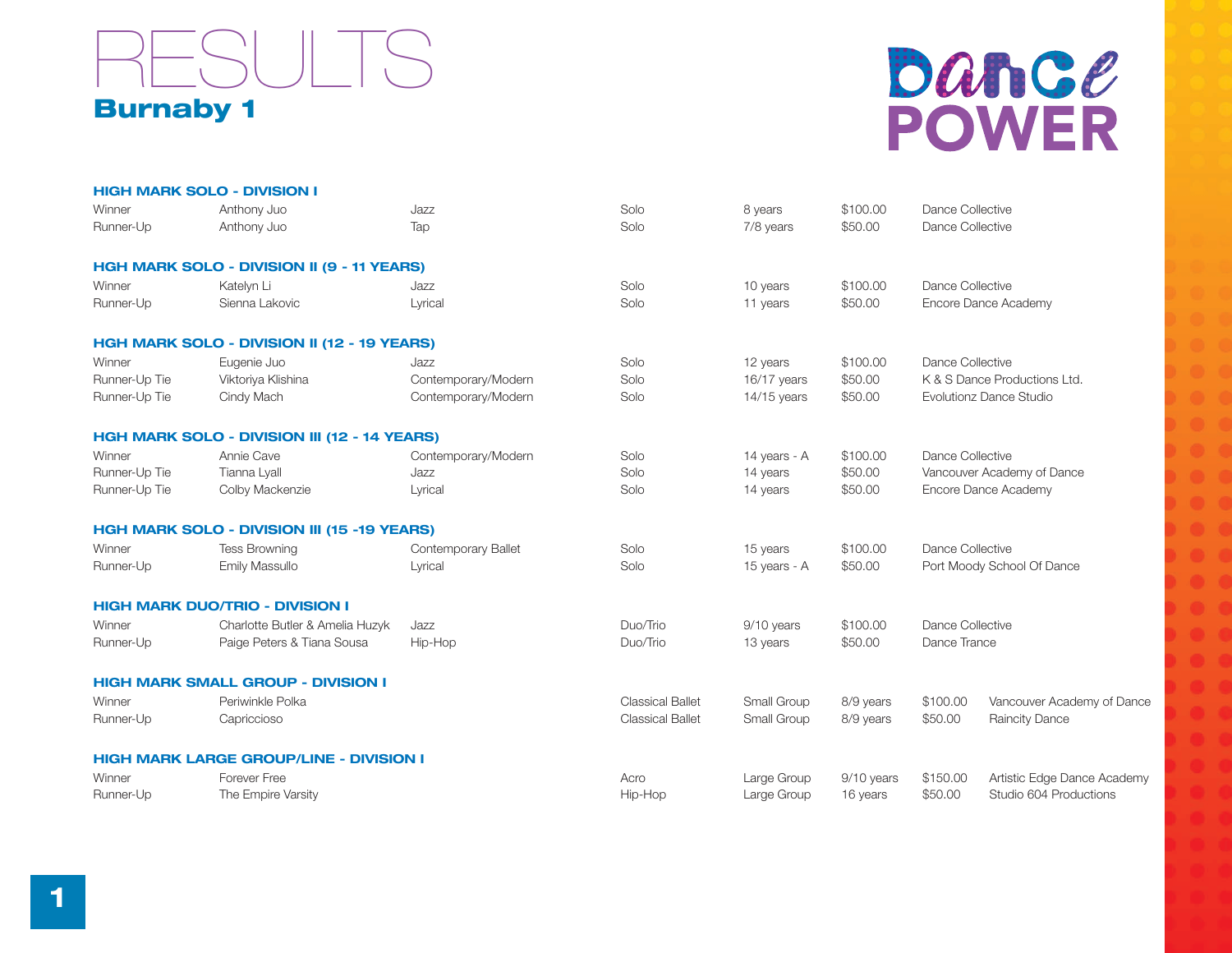### Burnaby 1 RESULTS



|                     | <b>HGH MARK DUO/TRIO - DIVISION II (9 - 11 YEARS)</b>          |                         |             |               |               |                                  |  |
|---------------------|----------------------------------------------------------------|-------------------------|-------------|---------------|---------------|----------------------------------|--|
| Winner              | Katelyn Li & Jessica Wong                                      | Jazz                    | Duo/Trio    | 9/10 years    | \$100.00      | Dance Collective                 |  |
| Runner-Up           | Gabriela Garbutt & Lina Parker                                 | Tap                     | Duo/Trio    | 10/11 years   | \$50.00       | Encore Dance Academy             |  |
|                     | HGH MARK DUO/TRIO - DIVISION II (12 - 19 YEARS)                |                         |             |               |               |                                  |  |
| Winner<br>Runner-Up | Alicia Garbutt & Sienna Lakovic<br>Carmela Sangalang &         |                         | Jazz        | Duo/Trio      | $12/13$ years | \$100.00<br>Encore Dance Academy |  |
|                     | Christian Ledesma                                              | Hip-Hop                 | Duo/Trio    | 17 years      | \$50.00       | Studio 604 Productions           |  |
|                     | <b>HGH MARK SMALL GROUP - DIVISION II (9 - 11 YEARS)</b>       |                         |             |               |               |                                  |  |
| Winner              | Pachuco and the Pack                                           | Jazz                    | Small Group | 9/10 years    | \$150.00      | Dance Collective                 |  |
| Runner-Up           | This Crying Earth                                              | Lyrical                 | Small Group | 9/10 years    | \$75.00       | Dance Collective                 |  |
|                     | HGH MARK SMALL GROUP - DIVISION II (12 - 19 YEARS)             |                         |             |               |               |                                  |  |
| Winner              | <b>Falling Stars</b>                                           | Acro                    | Small Group | $13/14$ years | \$150.00      | Encore Dance Academy             |  |
| Runner-Up           | <b>Funk Masters</b>                                            | Hip-Hop                 | Small Group | 12 years      | \$75.00       | Evolutionz Dance Studio          |  |
|                     | <b>HGH MARK LARGE GROUP/LINE - DIVISION II (9 - 11 YEARS)</b>  |                         |             |               |               |                                  |  |
| Winner              | Legacy                                                         | Acro                    | Large Group | 11 years      | \$200.00      | Artistic Edge Dance Academy      |  |
| Runner-Up           | A Musical                                                      | Novelty                 | Large Group | 11 years      | \$75.00       | Affinity Dance Inc.              |  |
|                     | <b>HGH MARK LARGE GROUP/LINE - DIVISION II (12 - 19 YEARS)</b> |                         |             |               |               |                                  |  |
| Winner              | Alone                                                          | Contemporary/Modern     | Large Group | $13/14$ years | \$200.00      | RNB Dance & Theatre Arts         |  |
| Runner-Up           | The Boy In The Striped Pajamas                                 | Contemporary/Modern     | Large Group | 12 years      | \$75.00       | RNB Dance & Theatre Arts         |  |
|                     | <b>HGH MARK DUO/TRIO - DIVISION III (12 - 14 YEARS)</b>        |                         |             |               |               |                                  |  |
| Winner              | Asya Nielsen & Trenton Oberndorf Acro                          |                         | Duo/Trio    | 13 years      | \$100.00      | Artistic Edge Dance Academy      |  |
| Runner-Up           | E.M.A.                                                         | Hip-Hop                 | Duo/Trio    | 13 years      | \$50.00       | Artistic Edge Dance Academy      |  |
|                     | <b>HGH MARK DUO/TRIO - DIVISION III (15 -19 YEARS)</b>         |                         |             |               |               |                                  |  |
| Winner              | Tess Browning & Annie Cave                                     | Contemporary/Modern     | Duo/Trio    | 15 years      | \$100.00      | Dance Collective                 |  |
| Runner-Up           | Samantha Olivier & Elisse Beckett Contemporary/Modern          |                         | Duo/Trio    | 17 years      | \$50.00       | RNB Dance & Theatre Arts         |  |
|                     | HGH MARK SMALL GROUP - DIVISION III (12 - 14 YEARS)            |                         |             |               |               |                                  |  |
| Winner              | Joyous Celebration                                             | National                | Small Group | 13 years      | \$200.00      | Vancouver Academy of Dance       |  |
| Runner-Up           | Passages                                                       | <b>Classical Ballet</b> | Small Group | 14 years      | \$100.00      | Affinity Dance Inc.              |  |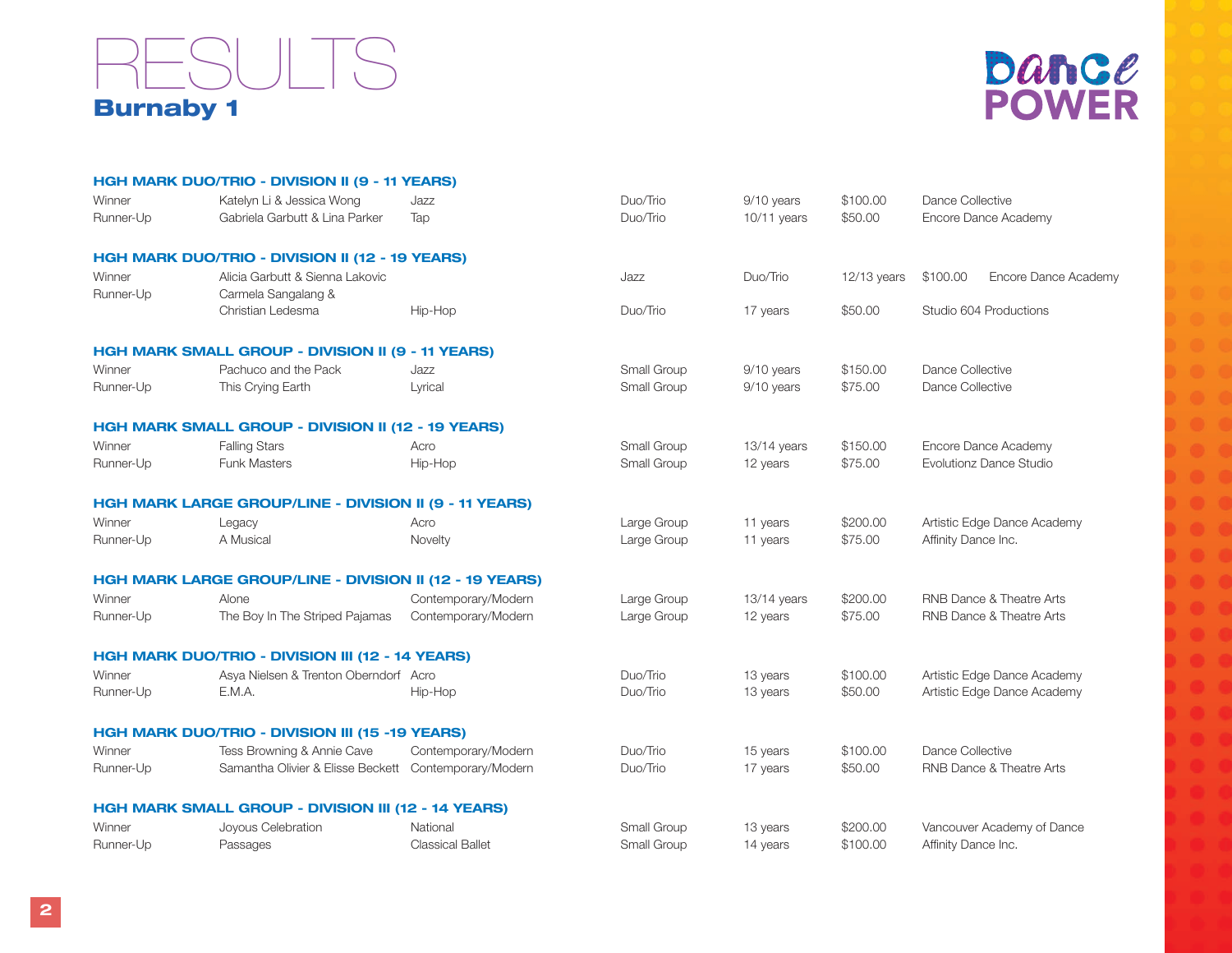#### Burnaby 1 **ESULTS**



|                              | <b>HGH MARK SMALL GROUP - DIVISION III (15 -19 YEARS)</b>      |                                                           |                                        |                              |                         |                                                         |  |
|------------------------------|----------------------------------------------------------------|-----------------------------------------------------------|----------------------------------------|------------------------------|-------------------------|---------------------------------------------------------|--|
| Winner                       | I'll Be Ok                                                     | Contemporary/Modern                                       | Small Group                            | 16/17 years                  | \$200.00                | Encore Dance Academy                                    |  |
| Runner-Up                    | Obey Your Within                                               | Contemporary/Modern                                       | Small Group                            | 16/17 years                  | \$100.00                | Encore Dance Academy                                    |  |
|                              |                                                                | HGH MARK LARGE GROUP/LINE - DIVISION III (12 - 14 YEARS)  |                                        |                              |                         |                                                         |  |
| Winner<br>Runner-Up<br>Dance | <b>Hopelessly Devoted</b><br>Rose Waltz                        | Contemporary/Modern                                       | Large Group<br><b>Classical Ballet</b> | $13/14$ years<br>Large Group | \$250.00<br>12/13 years | Affinity Dance Inc.<br>\$100.00<br>Vancouver Academy of |  |
|                              | <b>HGH MARK LARGE GROUP/LINE - DIVISION III (15 -19 YEARS)</b> |                                                           |                                        |                              |                         |                                                         |  |
| Winner                       | Primavera                                                      | Contemporary/Modern                                       | Large Group                            | 15/16 years                  | \$250.00                | Dance Collective                                        |  |
| Runner-Up                    | Resolve                                                        | Lyrical                                                   | Large Group                            | 15/16 years                  | \$100.00                | Encore Dance Academy                                    |  |
|                              | <b>HIGH MARK PRODUCTION (2 - 3 ENTRIES)</b>                    |                                                           |                                        |                              |                         |                                                         |  |
| Winner                       | Charlie and the Chocolate Factory                              |                                                           | Production                             |                              | \$200.00                | Port Moody School Of Dance                              |  |
|                              | HGH MARK TRIPLE THREAT POWER SOLO (12 - 14 YEARS)              |                                                           |                                        |                              |                         |                                                         |  |
| Winner                       | Colby Mackenzie                                                | <b>Triple Threat Power</b>                                | Solo                                   | 12 - 14 years                | \$100.00                | Encore Dance Academy                                    |  |
|                              | <b>HGH MARK TRIPLE THREAT POWER SOLO (15 - 19 YEARS)</b>       |                                                           |                                        |                              |                         |                                                         |  |
| Winner                       | Evita Tang                                                     | <b>Triple Threat Power</b>                                | Solo                                   | 15 - 19 years                | \$100.00                | Vancouver Academy of Dance                              |  |
|                              |                                                                | <b>HGH MARK STUDENT CHOREOGRAPHY SOLO (15 - 19 YEARS)</b> |                                        |                              |                         |                                                         |  |
| Winner                       | Sarah Firus-Parlby                                             | Student Choreography                                      | Solo                                   | 12 - 19 years                | \$100.00                | K & S Dance Productions Ltd.                            |  |
| <b>JUDGE'S CHOICE TAP</b>    |                                                                |                                                           |                                        |                              |                         |                                                         |  |
|                              | Trouble                                                        | Tap                                                       | Large Group                            | 15 years                     | \$100.00                | Affinity Dance Inc.                                     |  |
| <b>JUDGE'S CHOICE JAZZ</b>   |                                                                |                                                           |                                        |                              |                         |                                                         |  |
|                              | Legacy                                                         | Acro                                                      | Large Group                            | 11 years                     | \$100.00                | Artistic Edge Dance Academy                             |  |
|                              | <b>JUDGE'S CHOICE BALLET</b>                                   |                                                           |                                        |                              |                         |                                                         |  |
|                              | Rose Waltz                                                     | <b>Classical Ballet</b>                                   | Large Group                            | $12/13$ years                | \$100.00                | Vancouver Academy of Dance                              |  |
|                              | <b>OVERALL JUDGE'S CHOICE</b>                                  |                                                           |                                        |                              |                         |                                                         |  |
|                              | I'll Be Ok                                                     | Contemporary/Modern                                       | Small Group                            | 16/17 years                  | \$300.00                | Encore Dance Academy                                    |  |